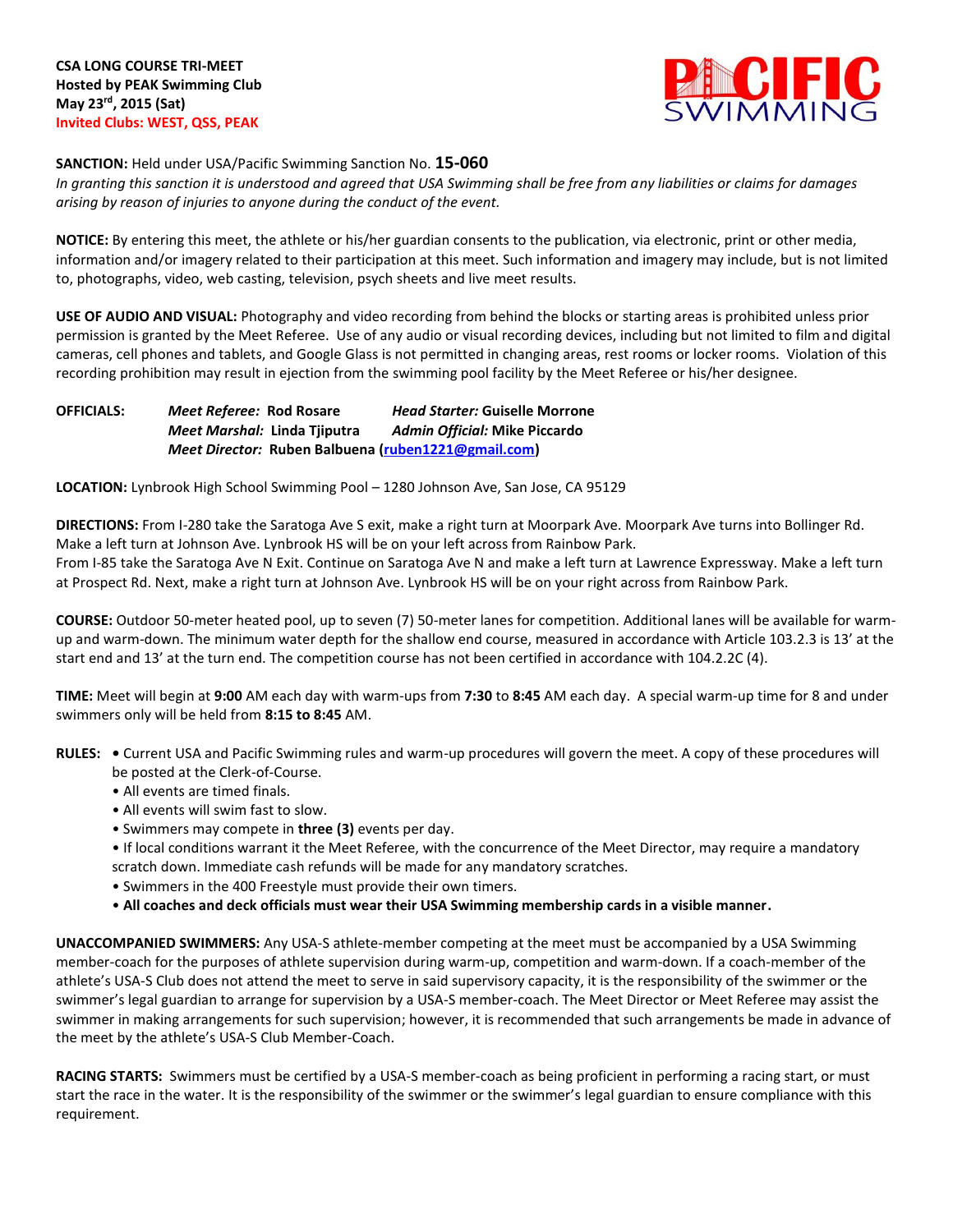**RESTRICTIONS:** • Smoking and the use of other tobacco products is prohibited on the pool deck, in the locker rooms, in spectator seating, on standing areas and in all areas used by swimmers, during the meet and during warm-up periods.

- Sale and use of alcoholic beverages is prohibited in all areas of the meet venue.
- No glass containers are allowed in the meet venue.
- No propane heater is permitted except for snack bar/meet operations.
- All shelters must be properly secured.
- Changing into or out of swimsuits other than in locker rooms or other designated areas is prohibited.

• Destructive devices, to include but not limited to, explosive devices and equipment, firearms (open or concealed), blades, knives, mace, stun guns and blunt objects are strictly prohibited in the swimming facility and its surrounding areas. If observed, the Meet Referee or his/her designee may ask that these devices be stored safely away from the public or removed from the facility. Noncompliance may result in the reporting to law enforcement authorities and ejection from the facility. Law enforcement officers (LEO) are exempt per applicable laws.

• No canopies allowed on the competition side of the pool (side closer to the parking lot) or on the bleachers. Exception for coaches, officials, timers and other volunteering areas.

• **The school has a no-food-on deck policy, so this will be also in place during this meet. Exception only for water bottles.**

## **ELIGIBILITY:** • **Swimmers must be a member of WEST, QSS or PEAK. Swimmers who are unattached, but participating with an invited team may enter this meet.**

• Swimmers must be current members of USA-S and enter their name and registration number on the meet entry card as they are shown on their Registration Card. If this is not done, it may be difficult to match the swimmer with the registration and times database. The meet host will check all swimmer registrations against the SWIMS database and if not found to be registered, the Meet Director shall accept the registration at the meet (a \$10 surcharge will be added to the regular registration fee). Duplicate registrations will be refunded by mail.

- Entries with **"NO TIME" will be accepted**.
- Disabled swimmers are welcome to attend this meet and should contact the Meet Director or Meet Referee regarding and special accommodations on entry times and seeding per Pacific Swimming policy.
- The swimmer's age will be the age of the swimmer on the first day of the meet.

**SEEDING:** Event will be pre-seeded. A copy of the program with seeding information might be provided prior to the meet day.

**ENTRY FEES**: \$30.00 per swimmer. One check must be made by the visiting team payable to "PEAK Swimming". Checks must be hand delivered to the meet director on the day of the meet.

**ENTRIES:** An sd3 entry file must be submitted by Monday, May 18th, 2015 at 9:00 PM to the meet director [\(ruben1221@gmail.com\)](mailto:ruben1221@gmail.com). Request a confirmation of receipt to ensure delivery of the email and file.

## **Make check payable to**: PEAK Swimming

**CHECK-IN**: The meet will be pre-seeded. There will be no check-in required. No-shows will not be penalized.

**SCRATCHES**: There is no penalty

**AWARDS**: No awards in this meet.

**ADMISSION:** Free. No meet program will be available during this meet. Heat sheets may be available electronically and should be printed prior to arrival at the meet.

**SNACK BAR:** A snack bar may be available during the meet.

**HOSPITALITY:** Lunch and limited hospitality will be available to all working officials and coaches.

**MISCELLANEOUS:** Each team is required to provide timers. Meet director will email timer/lane assignments to each team prior to the meet.